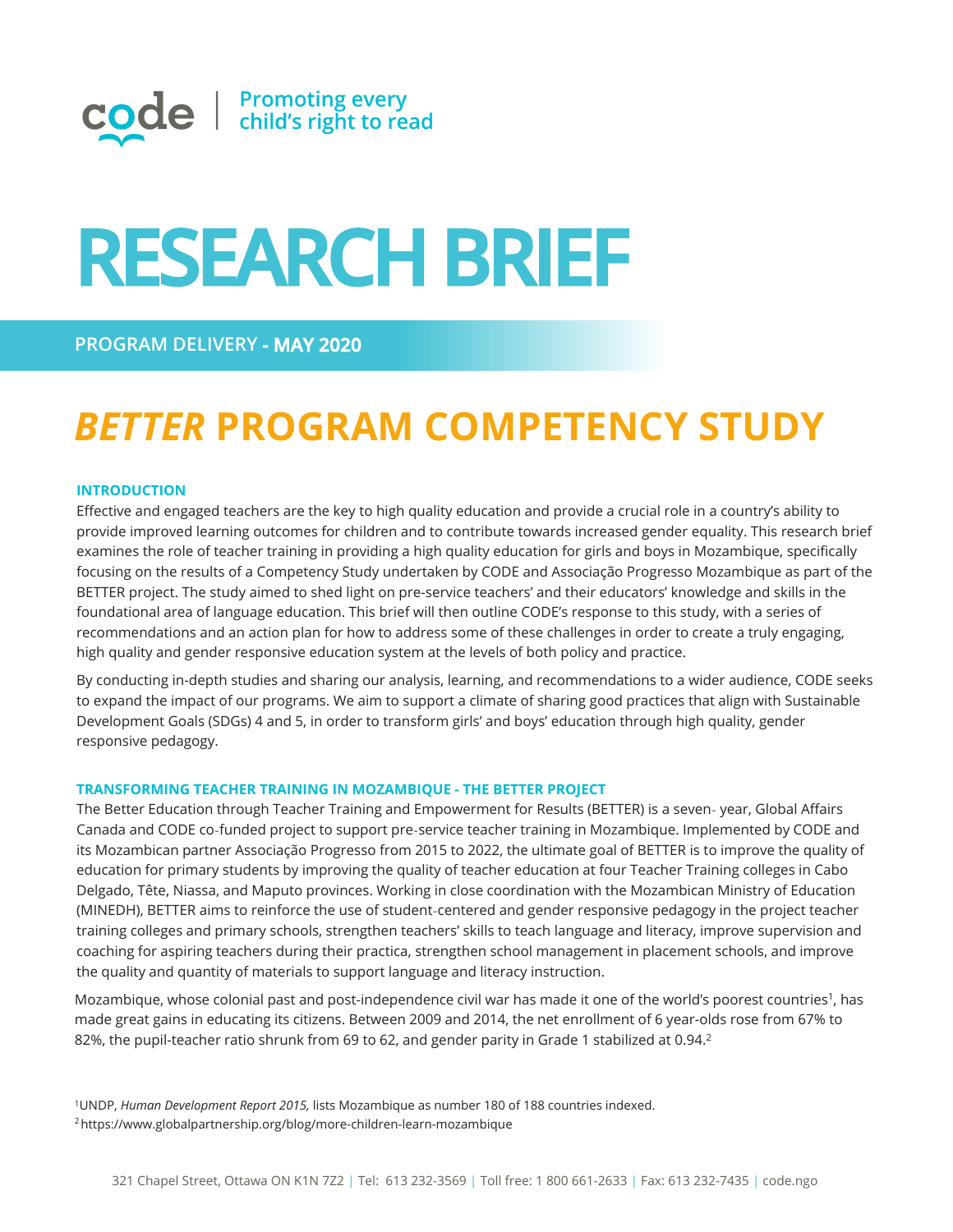Mozambique's Education Strategic Plan for 2012-16<sup>3</sup> aspired to build on the momentum of these gains to promote equity and improve the quality of education. However, by 2015, it was clear that 'most of the Strategic Plan's targets [would] not be met.' <sup>4</sup> While virtually 100% of 6-10-year-olds matriculated in grade 1, only 70% reached grade 3. The 2013 National Assessment showed that the children who did make it to grade 3 were not necessarily receiving quality education, with less than 7 percent of them demonstrating basic literacy skills.<sup>5</sup>

The low quality of teacher education is a key challenge faced by the education sector in Mozambique. According to the World Bank<sup>6</sup>, there was a high level of absenteeism amongst teachers, with 45% not at school during monitoring visits, and low results in teacher assessment in mathematics, language and pedagogy (29%), which, according to the study, are the two most important determinants of pupil learning outcomes.<sup>7</sup> Results shared during the Annual Review Meeting of the Education Strategic Plan (ESSP) in March 2017 confirmed the continued decline in the quality of education. MINEDH reported that while admission rates surpassed the goals for 2016, the retention rate of primary students continued to decline. In 2016, only 62.8% of the students (62.4% among girls) enrolled in grade 1 reached grade 3. Furthermore, only 4.9% of the pupils assessed as participants in the National Reading Evaluation in 2016 could read fluently and comprehend what they read, compared to 6.2% of pupils in 2013. This means that although most Mozambican children presently enroll in primary school, the vast majority of them leave primary school without gaining basic literacy and life skills that could benefit their socio-economic wellbeing.

# **PRE-SERVICE TEACHER TRAINING - THE KEY TO DELIVERING HIGH QUALITY EDUCATION**

Aligning with SDG 4, CODE believes that it is not enough to have girls and boys in school, it is crucial to provide them with a high quality and gender responsive education, one that all children can access and in which they can thrive. In order to achieve this, transformation is needed at all levels, in classrooms, in teacher training colleges, in communities, and at the national level.

Well-trained and knowledgeable teachers are the foundation of high quality education. They must be able to understand theory, have the practical skills to use interactive and engaging pedagogy to teach in classrooms, and also have strong skills and competencies in areas that they will teach. In order to achieve universal primary education, there has been a scramble to find qualified teachers. When girls and boys make it to school, they often end up with teachers who do not have the foundational skills and the proper pedagogical training to provide a quality education and too many children leave school without the skills that they need to succeed in life. A recent Education Commission report (2019) argues that:

# *Teacher quality is the most important determinant of learning outcomes at the school level, but in many countries teachers*  are in short supply, isolated, and not supported to provide effective teaching and learning (p. 9).

The demand for teachers and the low pay and quality of the work environment in many countries, including Mozambique, has meant that many of those who go to teaching college have not always completed a quality education themselves and lack skills in key areas such as language. In Mozambique, this is compounded by the fact that Portuguese is the mother tongue of only a small minority of people in the country, and few people speak it on a regular, everyday basis despite it being the language of instruction in the country's schools. Strengthening teachers' skills, training, and foundational knowledge is crucial to delivering effective education. UNESCO writes:

*…research has shown that teachers, more than any other constituent group in education, determine educational quality and student learning outcomes as a result of their proximity to students. Well-trained teachers can strengthen scientific and critical thinking skills, promote tolerance, encourage dialogue, promote gender equality, advance important cultural and social values, and create a more sustainable and peaceful world.* (UNESCO 2015 p. 104)

Strengthening existing systems is needed to achieve the vision of quality education outlined by UNESCO and the Education Commission. The BETTER project is providing key support to teacher training colleges and to MINEDH to improve the existing systems, through training of pre-service teachers and their educators, embedding studentcentered and gender responsive pedagogy in the national curriculum.

<sup>3</sup>https://www.globalpartnership.org/content/mozambique-education-strategic-plan-2012-2016

- <sup>5</sup>http://documents.worldbank.org/curated/en/281791495480151135/pdf/MOZAMBIQUE-PAD-05152017.pdf
- <sup>6</sup>https://openknowledge.worldbank.org/bitstream/handle/10986/21917/Mozambique0service0delivery0indicators.pdf?
- sequence=1&isAllowed=y

<sup>4</sup>MINEDH (2015), A Escola É Nossa! Plano Operacional 2015-2018, 28 Feb 2015.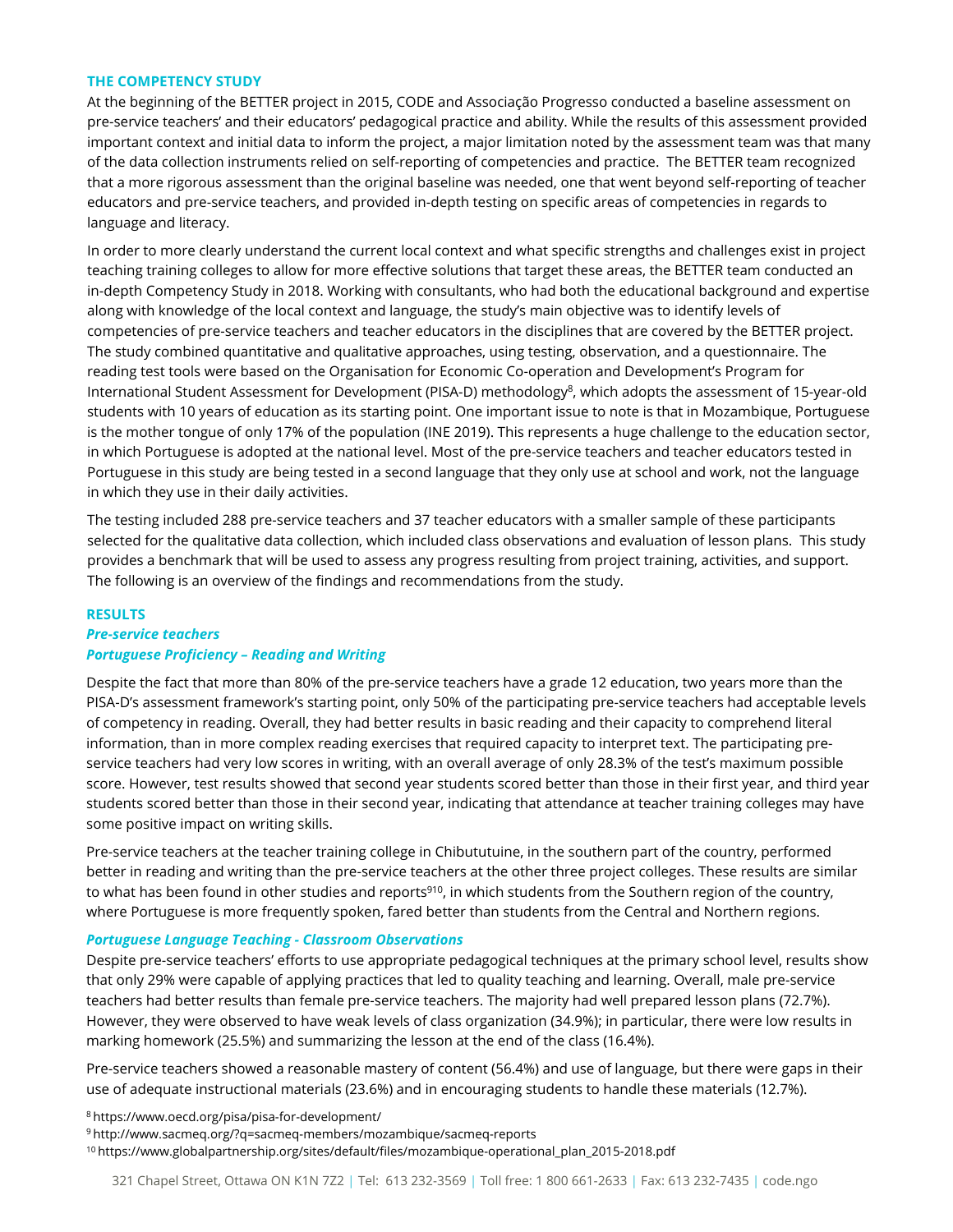# *Teacher educators Portuguese Proficiency – Reading and Writing*

The average reading test score for the 10 teacher educators at the four teacher training colleges who participated was 43.2%, a lower average result than that of the pre-service teachers at 49.7%. Male teacher educators obtained the average of 47.7%, while the average for their female colleagues was 39.9%. Only two teacher educators obtained scores equal to or higher than 50%.

Like the participating pre-service teachers, teacher educators had the best results in questions that assessed basic levels of competency in reading, such as finding and extracting textual information (60%). The worst results were with questions that assessed higher levels of reading competency, such as reflecting on and assessing textual information (37.9%). In contrast to the results of the pre-service teachers, the teacher educators had higher average scores in writing (52.5%) than they did in reading (43.2%). These average scores in both reading and writing obscure a wide range of scores of each participant in these small samples.

# *Portuguese Language Teaching - Classroom Observations*

On average, only half of the participating teacher educators did a good job using appropriate pedagogical techniques to effectively teach pre-service teachers. The results of the observation found that in half of the 10 classes observed, teacher educators presented well developed lesson plans; in four classes, the organization of the classroom was considered to be successful; in half of the classes, teacher educators showed mastery of the course content; and finally, in six out of ten classes, there was very good classroom interaction.

70% of the teacher educators observed in two colleges at Chitima and Pemba attempted to adopt student-centered methodologies, while 60% were observed to have mastered the use of these methodologies. This indicates that the use of student-centered methodologies increased from the 2015 baseline assessment, in which only 51% were observed using these techniques. In addition, 70% of the teacher educators equally engaged female and male preservice teachers in their classrooms. However, the study reported that the interactions between the teacher educators and pre-service teachers remained hierarchical, which may limit pre-service teachers' confidence to ask questions. The trend towards using interactive methodologies was also observed by the BETTER team during monitoring observations at the teacher training colleges in 2019, during which most of the teacher educators were found to use some interactive methodologies during their classes.

# *Teaching Portuguese as a Second Language – Theory and Classroom Practice*

The teacher educators who took part in the test of teaching Portuguese as a second language had an average score of 42.2% and no teacher training college obtained an average equal to or higher than 50%. The results suggest that there is an emphasis on technical and theoretical principles and approaches to language learning, as opposed to approaches centered on application and reflection. Based on the observation of classroom practices, teacher educators demonstrated good use of class time. Nevertheless, about half of class time was used for teacher educators' presentations with little interaction with the pre-service teachers.

# *Mozambican Languages and Bilingual Education – Theory and Classroom Practice*

Six teacher educators participated in an additional test on their knowledge of Mozambican languages. The results showed that only three of the six had the minimum required competencies to teach this discipline. Teacher educators obtained an average of 49.5% of the maximum possible score on the Mozambican languages test. Observations indicated that the participating teacher educators did not show adequate competencies to teach Mozambican languages and bilingual teaching were very weak, with the average result of 40% of the maximum possible test score.

11JICA (2018). Projeto para a Expansão do Novo Currículo nos Institutos de Formação de Professores (IFP) (PENCIFOP) : Findings and Recommendations from the Surveys 2016 and 2017. Presentation.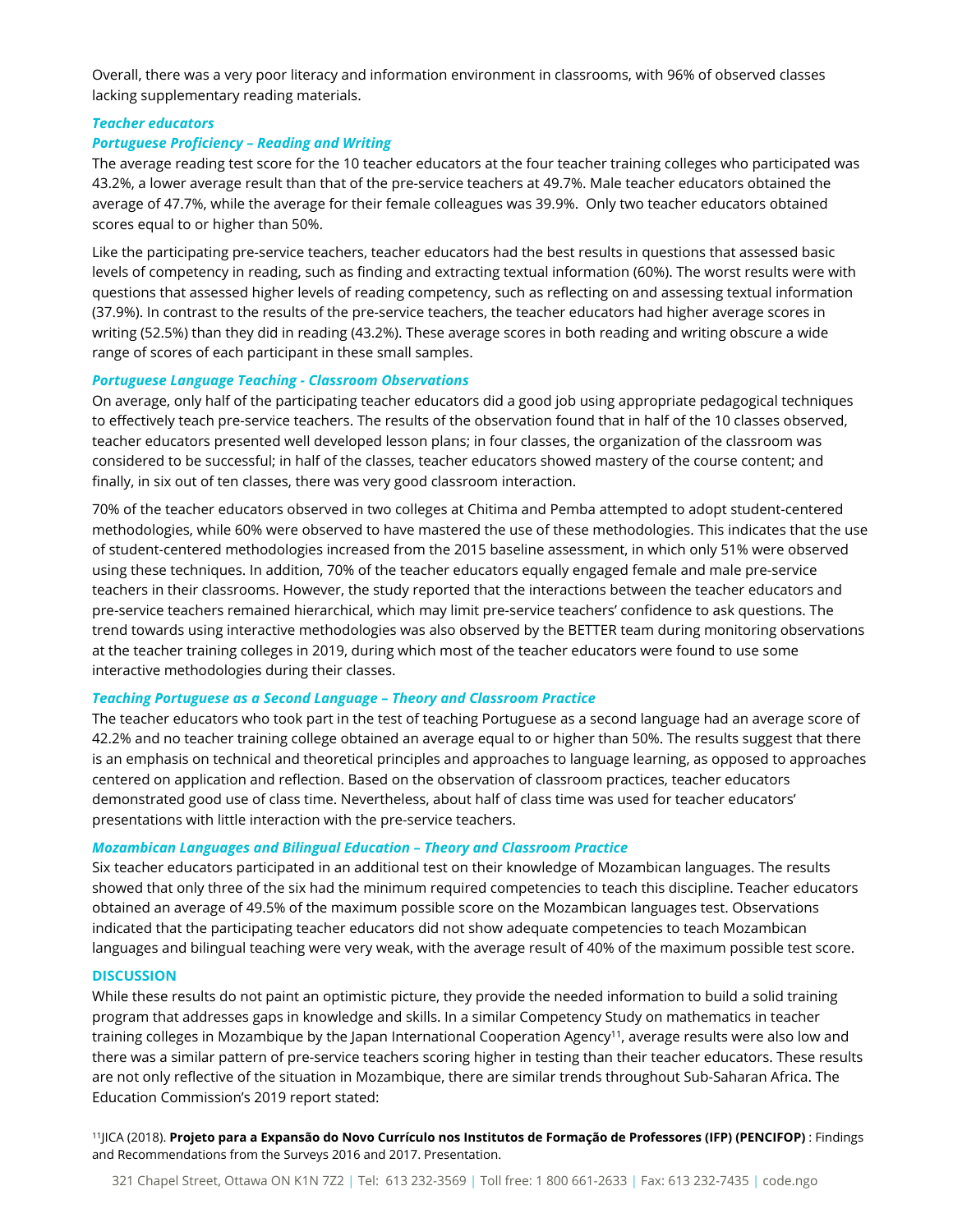#### **DISCUSSION**

While these results do not paint an optimistic picture, they provide the needed information to build a solid training program that *addresses gaps in knowledge and skills. In a similar Competency Study on mathematics in teacher training colleges in Mozambique by the Japan International Cooperation Agency11, average results were also low and there was a similar pattern of pre-service teachers scoring higher in testing than their teacher educators. These results are not only reflective of the situation in Mozambique, there are similar trends throughout Sub-Saharan Africa. The Education Commission's 2019 report stated:* 

*A study of seven countries in Sub-Saharan Africa found that less than 10 percent of primary school language teachers could demonstrate a minimum level of subject knowledge skill to teach grade four students. Models of initial teacher training and professional development are often outdated and ineffective (p. 11).*

The results have provided concrete evidence for where there is a need for intensive training and support. The baseline assessment provided a beginning point with which to develop and deliver training, in particular the need to expand the pedagogical skills and practices of both teacher educators and pre-service teachers, emphasizing the need for studentcentered, participatory, and gender responsive teaching practice. With the results of the Competency Study, further crucial areas for intensive training have been uncovered. The Competency Study has also allowed for an increased shared understanding and purpose between all project stakeholders on what areas need to be the focus of project training.

The following overview of recommendations from the study highlights methods to address areas of concern. The BETTER team will implement actions to address recommendations that are within the scope of the project. For recommendations that may be outside the scope of the project, the BETTER team will work with the teacher training colleges, local and national education officials, MINEDH, and other NGOs and stakeholders to advocate for the change needed to transform the education system to benefit the future of Mozambique.

#### **RECOMMENDATIONS**

The following is an overview of the recommendations from the study to improve the competencies of pre-service teachers and teacher educators.

#### **Pre-service teachers**

In both curricular materials and in classrooms, the teacher training colleges need to ensure that pre-service teachers learn and master both basic and complex reading and writing skills. This will allow them to develop functional reading and writing skills and to be better able to support their primary school students to develop these skills.

There is a need for the teacher training colleges to encourage the production and use of teaching materials developed in and relevant to the local context. Pre-service teachers should also be taught and encouraged to increase their level of interaction with their students in their classrooms.

#### **Teacher educators**

The overall results show that teacher educators need similar training as pre-service teachers to strengthen their skills and knowledge.

#### *Reading and writing*

Training and other activities for the BETTER project should strengthen teacher educators' competencies in complex reading skills, such as integrating, interpreting, reflecting on and evaluating texts. In response to the low writing scores, a particular focus on improving these skills is needed.

#### *Pedagogical practices*

There is a need to strengthen teacher educators' competencies in the following areas: possession and use of supplementary teaching and learning materials; making connections between the lesson being taught and previous or subsequent lessons; synthesizing the lesson at the end of the class with the active involvement of pre-service teachers; creating more participatory environments in their classrooms; and encouraging the interaction between pre-service teachers and teacher educators. Training should emphasize that planning and delivery are not separate activities and that they should be flexible and appropriate to the context in which the teaching and learning takes place.

While the findings showed that there was use of some interactive methodologies, teacher educators still require encouragement to use more participatory techniques in their lesson plans and in class. Use of these techniques could improve learning and would allow pre-service teachers to learn these techniques based on the practice of their teacher educators.

### **TOWARDS A HIGH QUALITY EDUCATION: BETTER RESPONSE TO THE COMPETENCY STUDY**

The results of the Competency Study are not just important for the BETTER team to inform the final years of the project. This study also contributes to understanding of teachers' knowledge and skills in language and literacy that is crucial for all stakeholders in the educational sector in Mozambique. While not all of the recommendations from the Competency Study are within the scope or control of the project, the trans-formative potential of BETTER lies in its close collaboration with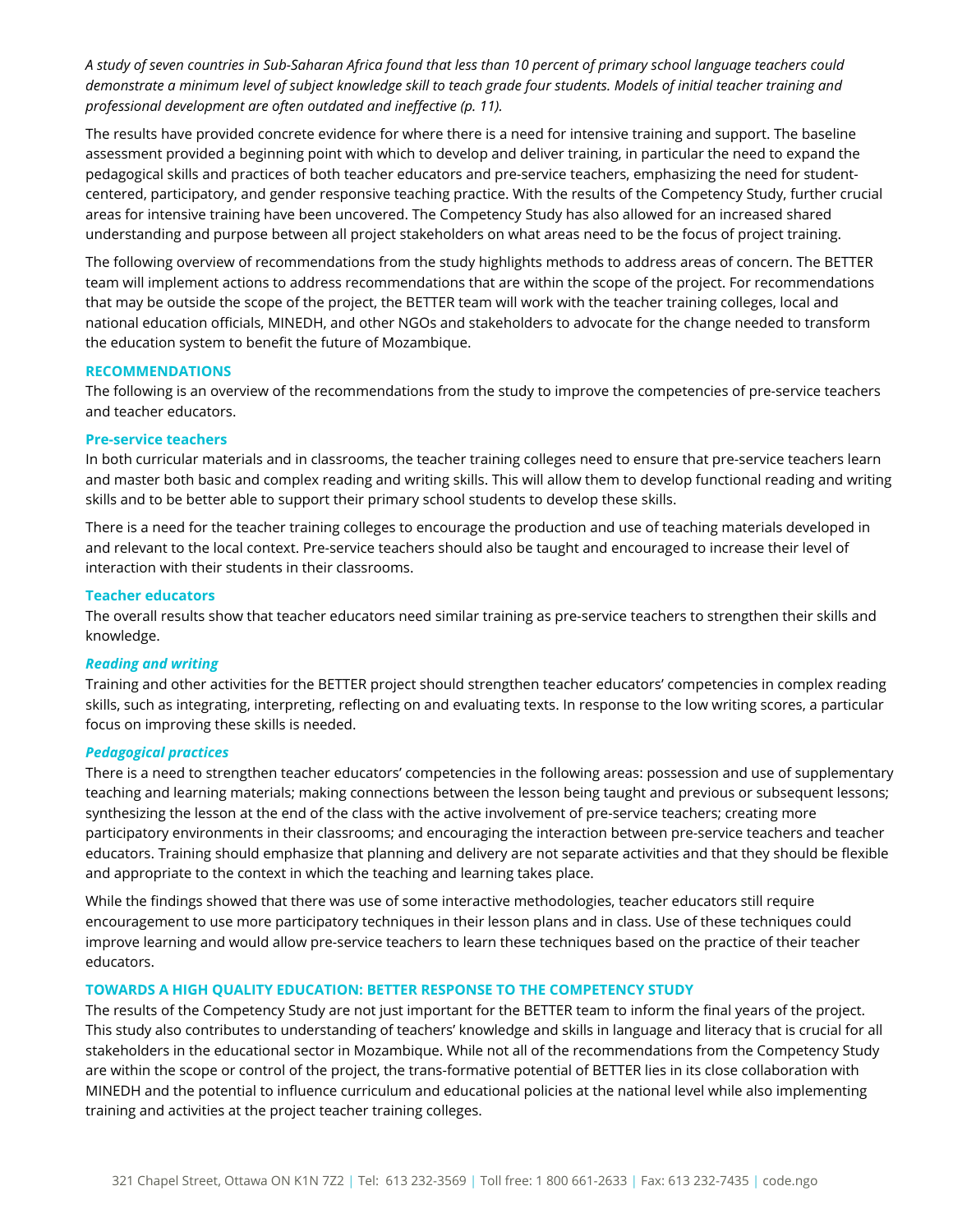In response to the results, learning, and the recommendations from the Competency Study, CODE has developed a series of actions, outlined below, that takes key learning points from this study along with the current research on teacher training and education.

# **ACTIONS AT THE LOCAL LEVEL**

The BETTER project's actions at the local level, in teacher training colleges and their associated primary schools, provides a solid foundation that the project will continue to build upon and that will be strengthened by the information and recommendations from the Competency Study.

# *Training for educators, officials, and management*

The project provides key support to teacher training colleges and to MINEDH to improve the existing systems in Mozambique through training of pre-service teachers and their educators, embedding student-centered and gender responsive pedagogy in the national curriculum. The BETTER project has also provided training to a number of important groups connected to the project teacher training colleges, including college directors and other management; school directors, tutors, and school councils at project primary schools; and local, district, and national education officials.

This intensive training of actors within the entire educational ecosystem continues with a renewed emphasis on areas highlighted in the Competency Study recommendations. In addition to an increased emphasis on language skills in training for teacher educators and pre-service teachers, the BETTER team has expanded or launched several innovative training initiatives to address gaps and recommendations from the study.

The need to strengthen teacher educators' skills in Portuguese communication was recognized during the baseline assessment and this training was first implemented in 2017. In response to the Competency Study results, a second phase of training will be developed and delivered that focuses more specifically on issues identified.

A new blended learning leadership course for management and department heads at the teacher training colleges has been developed in partnership with Politecnia University that will strengthen their ability to provide quality learning and effective planning, decision-making, and leadership. By improving the quality of organization, leadership, and education in the colleges, this course will contribute to better education and experience for pre-service teachers.

The need for more consistent and effective support for pre-service teachers during their practica in primary schools become evident during program monitoring visits. In order to address this, the BETTER team held workshops with a team of teacher educators and district and provincial officers to clarify roles and responsibilities, to develop schedules and reporting templates, and to create an action plan to ensure regular supervision visits to each school. Participants also received training on participatory teaching strategies and mentoring, with a particular focus on the development of children's oral language, and early reading and writing skills. The improved system will provide pre-service teachers with better support during their practica, leading to more effective learning opportunities.

# *"Um formando/Uma aluna" mentoring initiative*

The "Um formando/Um aluna" mentoring initiative is an innovative program developed by CODE's international literacy experts, Dr. Misty Sailors and Dr. James Hoffman, in which pre-service teachers engage in one-to-one mentoring with students from the teacher training college's annex school over an extended period of time. This initiative provides preservice teachers with practical opportunities to use interactive methodologies to teach literacy, to gain confidence in building and supporting children's literacy skills, to improve their own reading and writing skills, to learn how to engage children with learning materials, and improves the literacy skills of participating children. The preliminary assessment of this initiative indicates that it not only improves children's literacy skills, it also improved pre-service teachers' literacy and teaching skills, directly addressing concerns from the Competency Study.

# *Community Stories: A Story Writing Workshop*

In response to the Competency Study, the BETTER project partnered with Livro Aberto, a Mozambican NGO that supports libraries and children's literacy, to improve pre-service teachers' writing skills by creating stories for graded readers for Mozambican children. Each story highlights key language and educational concepts and celebrates Mozambican oral stories. Pre-service teachers collaboratively coached one another through the writing process from drafting and editing to the final publishing of their stories. A collection of the best stories will printed for internal use in the teacher training colleges and the workshops will continue, expanding to all four project sites. Developing the readers also encourages pre-service teachers to create their own locally relevant teaching and learning materials to use in their classrooms, another recommendation from the Competency Study.